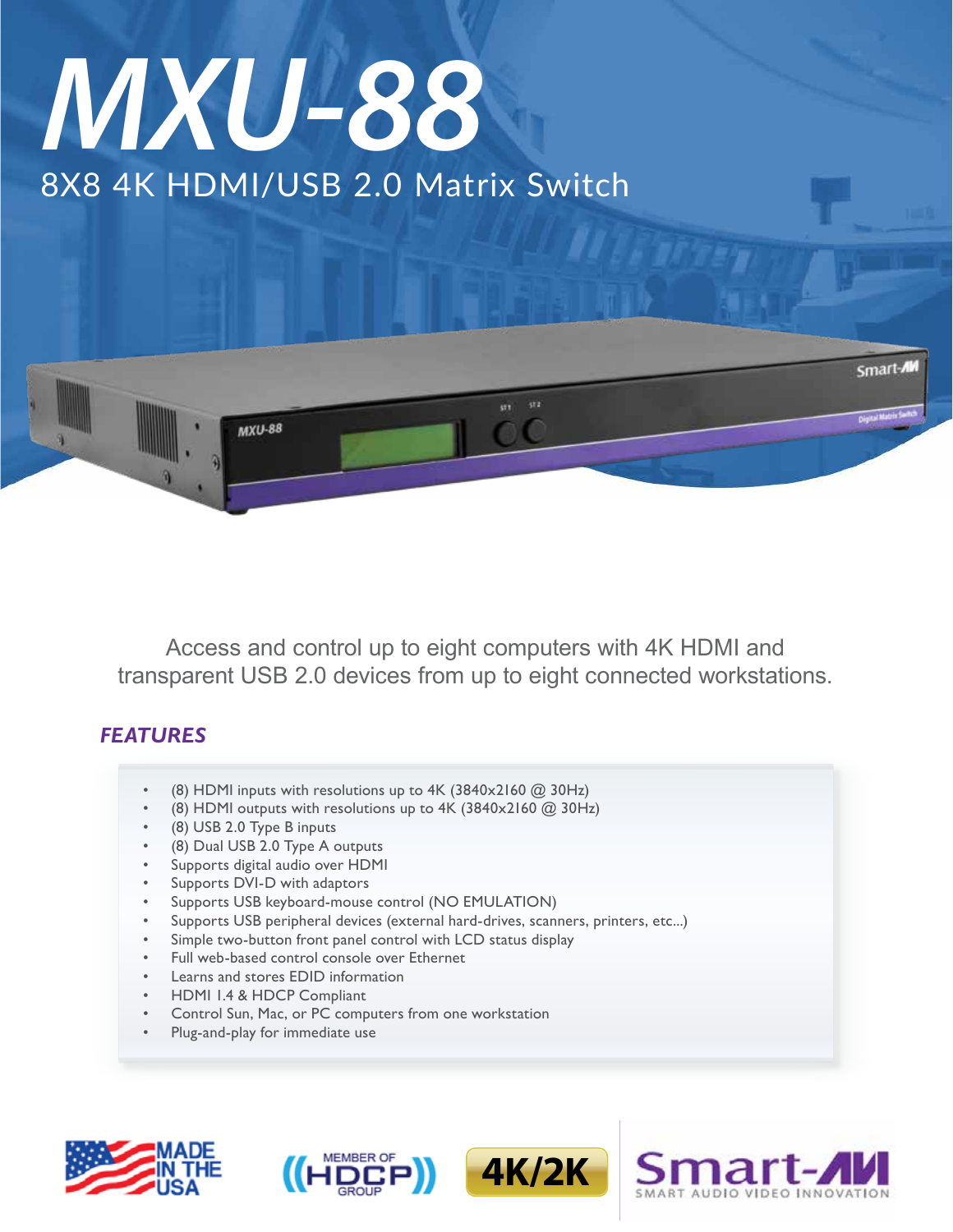#### *OVERVIEW*

The MXU-88 is an 8x8 4K HDMI and USB 2.0 matrix switch: it allows up to eight users to control & share any eight remote computers from USB 2.0 equipped workstations with 4K-compatible HDMI displays. Perfect for control rooms or group video editing suites, the MXU-88 excels at expediting workflow by offering control of remote systems via USB peripherals like keyboards, mice, and more with the advantage of 4K-ready HDMI display support.

Controlling the MXU-88 is easy thanks to SmartAVI's simple-yet-robust design. Our two-button front panel control interface allows users to switch between connected systems and devices at the press of a button. Furthermore, MXU-88 features a web-based control interface that offers comprehensive command of connected displays and peripherals via an Ethernet connection.

The MXU-88 is capable of ultra-high detail resolutions up to 4K (3840x2160 @ 30Hz) on HDMI monitors. The switch's 4K capabilities makes it an essential component in various real-world applications including control room supervision, post-production, group-based digital design work, large-scale server management, and more!



*Front-panel buttons allow for easy switching, EDID learning, and more!*

The MXU-88 features two user-friendly methods of control:

**Front-Panel Buttons:** two push buttons for switching between sources, systems, and connected devices.

**Web Console:** control switching, display settings, peripherals, and more from the MXU-88 web-based control interface.



*Connect to the MXU-88's web console for complete device management over the Internet.*



### *APPLICATION DIAGRAM*